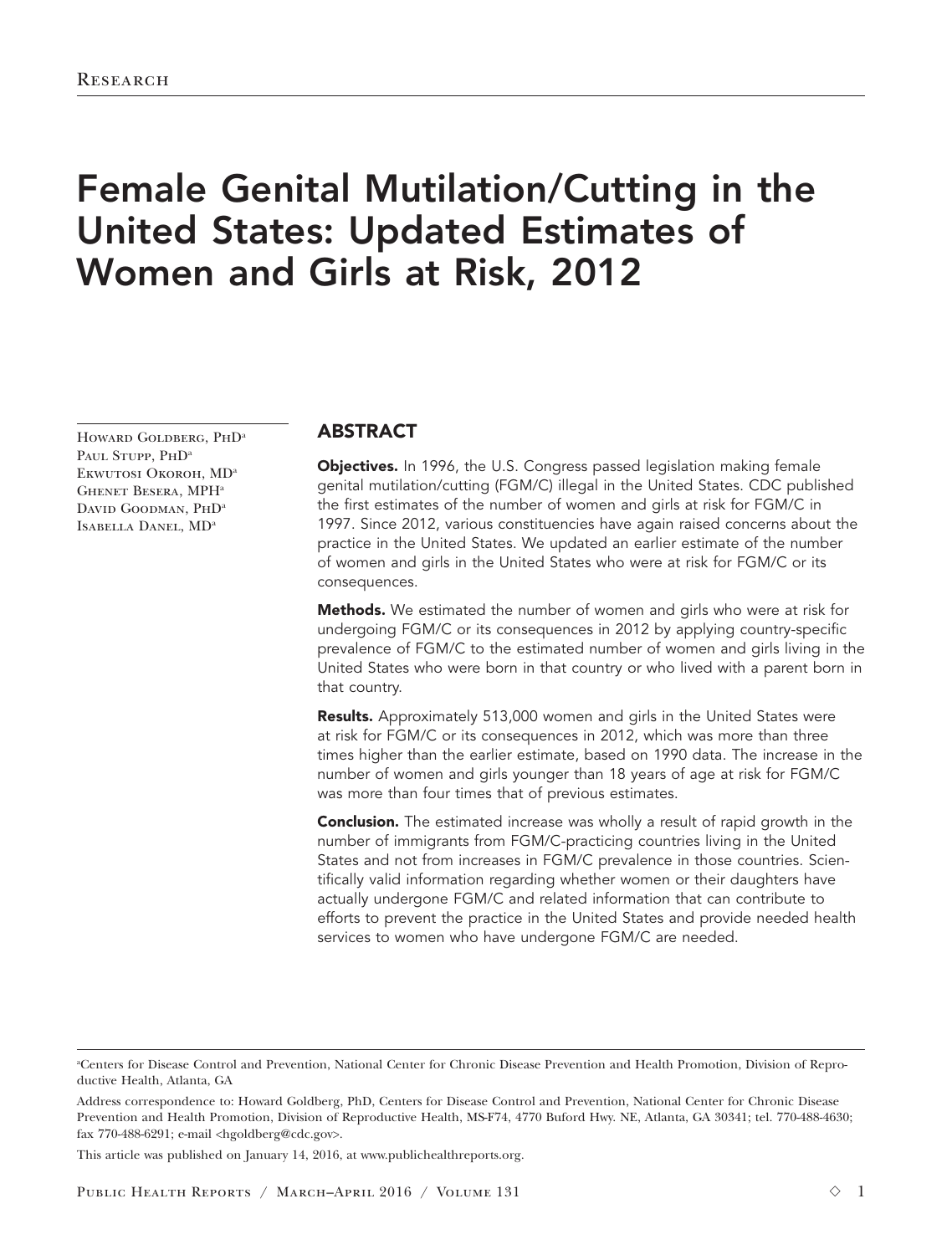In 1997, *Public Health Reports* published the first U.S. estimates of the number of women and girls in the United States in 1990 (hereafter referred to as the 1990 estimates) who were at risk for female genital mutilation/cutting (FGM/C).1 That study was conducted at the request of the U.S. Congress, which passed legislation making FGM/C illegal in the United States. Since 2012, various constituencies have again raised concerns about the practice of  $FGM/C$  in the United States.<sup>2–6</sup> New estimates are needed because of substantial growth in the immigrant population of the United States in recent decades and the need to support additional policies to reduce the occurrence of FGM/C.

We updated the 1990 estimates of the number of women and girls in the United States who were at risk for FGM/C. We report only the number of women and girls at risk for FGM/C and do not estimate the number of women and girls who have actually undergone the procedure.

## BACKGROUND

FGM/C has been a traditional practice in various parts of the world since antiquity<sup> $7-9$ </sup> and has continued to the present day in some societies. In 1997, the World Health Organization (WHO), United Nations Children's Fund (UNICEF), and United Nations Population Fund issued a joint statement defining FGM/C as "all procedures involving partial or total removal of the external female genitalia or other injury to the female genital organs whether for cultural, religious, or other non-therapeutic reasons."10,11 The practice violates several human rights principles, including rights outlined under the Universal Declaration of Human Rights, the Convention on the Elimination of all Forms of Discrimination Against Women, and the Convention on the Rights of the Child.11–13 FGM/C, especially in its more extreme forms, is associated with a wide variety of physical, sexual, and psychological/ emotional complications, both immediate and long term.8,14–16

In 2008, WHO estimated that 100 to 140 million women and girls worldwide had undergone one of the traditional forms of FGM/C, with about 3 million girls each year undergoing the procedure.<sup>11</sup>  $FGM/C$ continues to be practiced in many African countries, as well as some South Asian and Middle Eastern countries.<sup>17</sup> FGM/C is also found in immigrant communities throughout the world, including communities in Europe and North America.18–20 The practice is deeply grounded in the culture of some ethnic groups and varies greatly across and within countries and regions.<sup>11,17</sup>

#### **FGM/C in the United States**

To develop effective policies, programs, and interventions to prevent FGM/C from occurring in the United States, and to understand and provide needed services (especially obstetric and gynecologic services) to those who have undergone FGM/C, it is important to understand the magnitude of the problem. Some immigrants have attempted to sustain the practice in the United States by either trying to have their daughters cut locally or by returning to their countries of origin with their daughters for the purpose of having them cut (commonly known as "vacation cutting").3 No reliable sources of data exist on the number of U.S. resident women and girls who have undergone FGM/C either in the United States or in their country of origin, or on the number of women and girls who undergo the procedure in a given year.

In 1996, Congress passed the Federal Prohibition of Female Genital Mutilation Act, making it illegal to perform FGM/C on girls younger than 18 years of age in the United States.<sup>21</sup> In 2013, Congress passed another law, the Transport for Female Genital Mutilation Act, which amended the 1996 legislation and made it a crime to knowingly transport a girl out of the United States for the purpose of  $FGM/C.<sup>22</sup>$  Since 1995, 24 states have enacted anti-FGM/C laws.23

As a consequence of the 1996 legislation, the Centers for Disease Control and Prevention (CDC) developed estimates of the number of women and girls in the United States at risk for FGM/C, using country-specific prevalence estimates and data from the 1990 U.S. Census.1 That study estimated that 168,000 girls and women living in the United States in 1990 had undergone or were at risk for FGM/C, with 48,000 of them younger than 18 years of age. The study was not able to differentiate between the number of women and girls who had actually undergone FGM/C and the number who were at risk. In 2004, the African Women's Health Center at Brigham and Women's Hospital and the Population Reference Bureau updated the CDC estimates using prevalence data from more recent surveys and the 2000 U.S. Census.<sup>24</sup> That study estimated that 227,887 women and girls in 2000, including 62,519 girls younger than 18 years of age, had undergone or were at risk for FGM/C. This 35% increase in one decade was attributable to large increases in the U.S. population of women and girls born in or with ancestry from FGM/C-practicing countries.

Since the studies that produced estimates for 1990 and 2000, the foreign-born population of the United States has increased substantially, particularly from African countries.25 In addition, improved data exist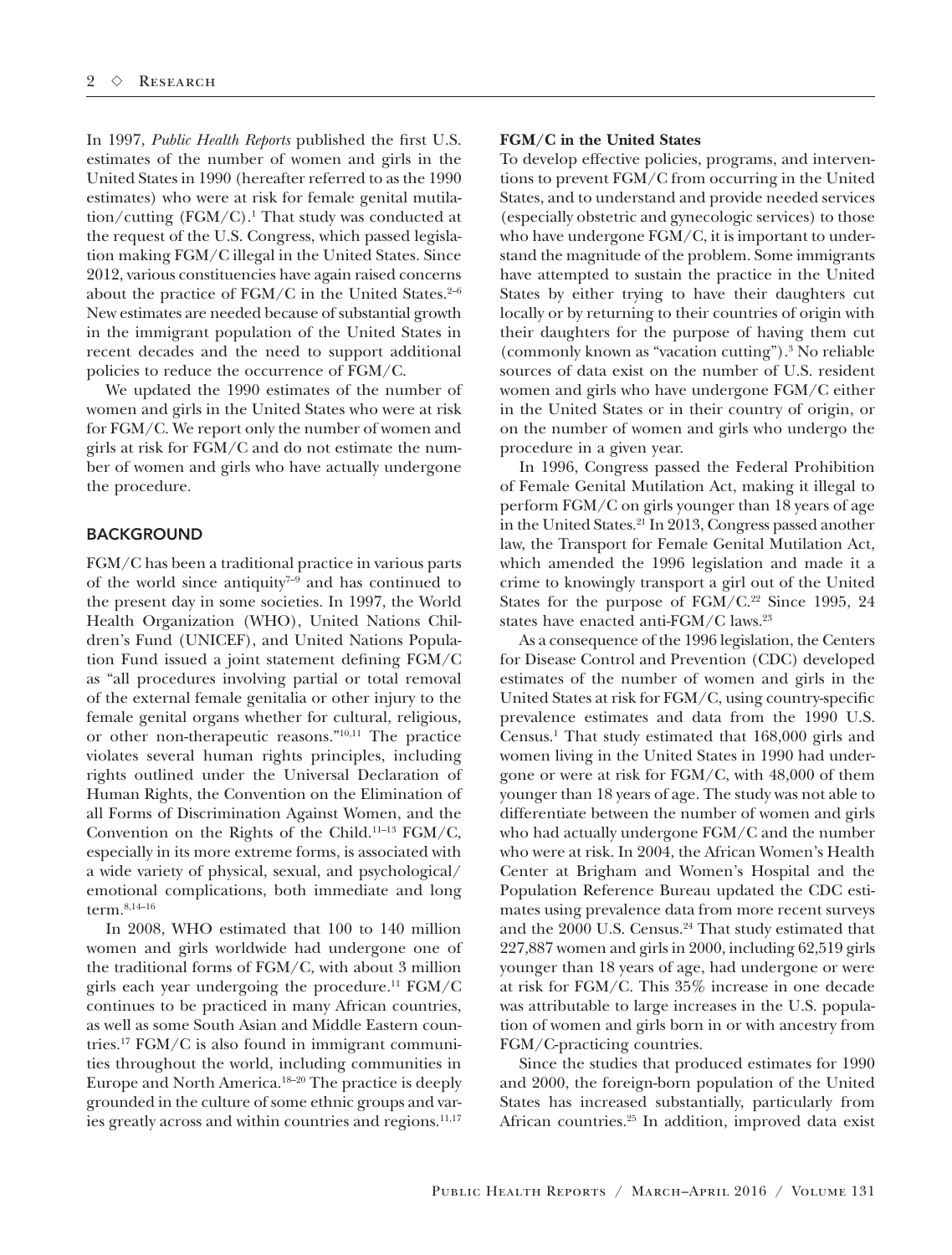on FGM/C prevalence in most countries where it is traditionally practiced. On the other hand, systematically collected data on the prevalence and characteristics of FGM/C among immigrant women who have undergone FGM/C or are at risk for it continue to be only rarely available.<sup>20,26,27</sup> To produce estimates of women and girls at risk for FGM/C or its consequences in countries that typically receive immigrants from countries where the practice persists, researchers commonly extrapolate prevalence data on FGM/C to the population of female migrants (and their daughters) from FGM/C-practicing countries.26,28,29 A 2014 review of FGM/C prevalence studies in the European Union found that many such studies have been conducted in European countries, with similar methodology used in most.29

## **METHODS**

This study is an update of the  $1990$  estimates,<sup>1</sup> using similar methodology but necessarily different data sources. The data sources used to derive the estimates in this study were (*1*) the public-use dataset from the 2012 American Community Survey (ACS-2012),<sup>30</sup> a 1% sample of households in the United States (U.S. Census data, used for the 1990 estimates, could not be used because the U.S. Census no longer includes questions on country of birth); and (*2*) population-based, country-specific FGM/C prevalence estimates compiled from national surveys (most often Demographic and Health Surveys or UNICEF's Multiple Indicator Cluster Surveys).31 (For the 1990 estimates, FGM/C prevalence estimates for most countries were derived from local data sources and not from large, population-based, reliable national surveys.)

A total of 27 countries had an estimated FGM/C prevalence of 2% or more, based on self-reported data from surveys conducted from 2002 to 2012. For those countries, estimates of FGM/C prevalence were available for women and girls aged 15–49, 15–19, and 45–49 years. The ACS-2012 provides estimates of the population residing in the United States who were born in 17 of the 27 countries. (Because few people migrated from the other 10 countries to the United States, population figures were not available from the ACS-2012 on women originating from those countries.) In addition, the ACS-2012 provides aggregate estimates of the foreign-born population from a group of countries in West Africa for which individual country-level estimates were not available and estimates of the foreign-born population from Africa with no country of birth specified.

The 1990 estimates were tabulated based on numbers

of women born in known FGM/C-practicing countries or with ancestry from such countries. The current study similarly includes women born in an FGM/C-practicing country, but some differences in ancestry information exist between the 1990 U.S. Census and ACS-2012. In addition to individuals' place of birth, ACS-2012 provides information on the relationship of each individual to the head of the household and the places of birth of all individuals in the household. This information allowed a determination as to whether one or both parents of each female in a sampled household were born in an FGM/C-practicing country.

For this analysis, we defined "at risk" as potentially having undergone FGM/C in the past or at risk for undergoing FGM/C in the future. We obtained estimates of the at-risk population by multiplying the country-specific prevalence of FGM/C by the estimated number of women and girls from the ACS-2012 who were born in that country or who lived with a parent born in that country. We produced two sets of estimates of women and girls at risk: prevalence A, which assumed that the country-specific FGM/C prevalence among women and girls aged 15–49 years applied to all women and girls; and prevalence B, which applied country-specific FGM/C prevalence among women and girls aged 15–19 years in the country to women and girls younger than 20 years of age in the ACS, and applied the prevalence among women and girls aged 15–49 years to women and girls aged 20 years or older in the ACS-2012. The first set of estimates replicated the procedure used for the 1990 estimates. The second set took into account that in some countries, reported FGM/C prevalence is lower among younger women and girls than among all women of childbearing age.

Using this methodology, we developed estimates of the number of women and girls in the United States who may have undergone FGM/C or were at risk for being subjected to it. In our analysis, we separated the older ( $\geq$ 18 years of age) and younger ( $\leq$ 18 years of age) women and girls. The former age group consisted almost exclusively of women in potential need of health-care services related to FGM/C, most notably for obstetric and/or gynecologic problems stemming from having undergone the procedure. The latter age group comprised girls at risk for undergoing FGM/C and those who previously underwent the procedure. For comparability of terminology with earlier analyses, those at risk consisted of the number who potentially underwent or would potentially undergo FGM/C in the future if the population of foreign-born women and girls and their children in the United States had the same rates of FGM/C as the countries in which the girls or their mothers had been born.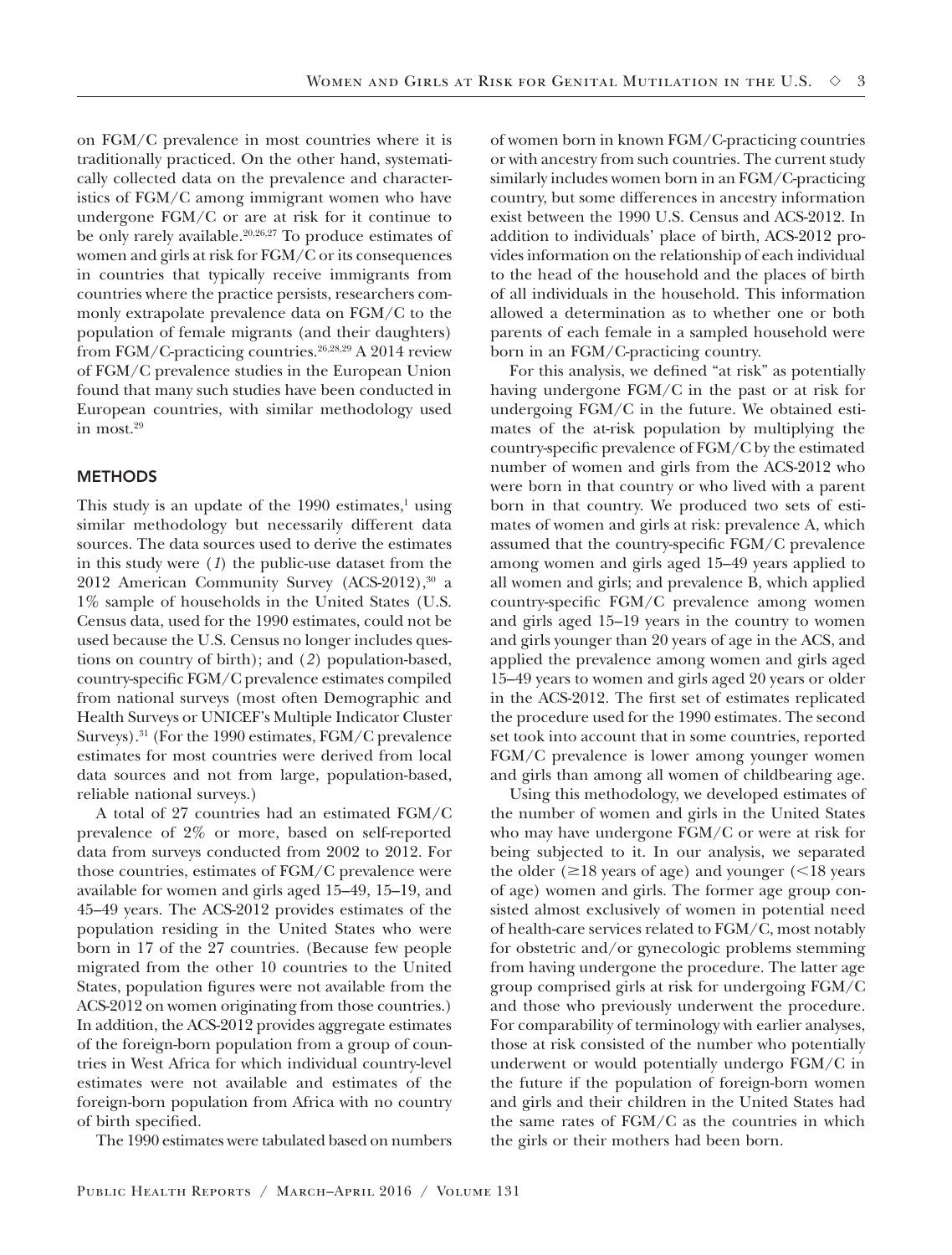#### RESULTS

Among FGM/C-practicing countries for which ACS-2012 provided estimates of the U.S. population as countries of origin and for which data were available, FGM/C prevalence among women of reproductive age (15–49 years) was highest in Somalia (98%), Guinea  $(96\%)$ , Egypt  $(91\%)$ , and Eritrea  $(89\%)$ .<sup>31</sup> Because the prevalence data for the 1990 estimates did not come from national population-based surveys for most countries (unlike the most recent data), comparisons of prevalence in the right-hand columns (i.e., the 15–49 years columns) do not represent the actual change in FGM/C over time. However, the differences in prevalence between 15- to 19-year-olds and 15- to 49-year-olds in countries with available data can be viewed as an indicator of recent change in FGM/C prevalence. In all but a few of the high-prevalence countries listed (most notably Gambia and Somalia), the prevalence of FGM/C among 15- to 19-year-olds was lower than the prevalence among 15- to 49-year-olds, indicating that the practice has likely been declining in recent decades (Table 1).

The age distributions of women and girls born in the United States and those who migrated from FGM/C-practicing countries were strikingly different. The largest numbers of women and girls in the United States who were born in FGM/C-practicing countries (i.e., first-generation residents) were aged 25–49 years, with relatively few younger than 20 years of age. The age distribution of women and girls born in the United States to women from FGM/C-practicing countries (i.e., second-generation residents) was heavily concentrated in the youngest age groups, with the largest numbers at 0–4 and 5–9 years of age and relatively few older than 15–19 years of age (Figure).

In 2012, an estimated 1.1 million women and girls living in the United States were born in FGM/C-practicing countries or were born in the United States to women born in such countries. Thirty-six percent were younger than 18 years of age. The total represents an increase of about 863,000 women and girls from the 1990 estimates. $1$ 

We present two estimates of women and girls in the United States at risk for FGM/C in the past or future. Prevalence A was an estimate of about 545,000 women and girls at risk, 199,900 (37%) of whom were younger than 18 years of age. Prevalence B was an estimate of about 513,000 women and girls at risk, 169,000 (33%) of whom were younger than 18 years of age (Table 2).

In slightly more than two decades, from 1990 to 2012, the total number of women and girls in the United States at risk for FGM/C or its consequences increased by 224%, from 168,000 to 545,000, using

the prevalence A scheme to ensure comparability. The increase was much greater among those younger than 18 years of age (314%) than among those aged 18 years or older (188%) (Table 3).

The most common countries of origin for women and girls in the United States at risk for FGM/C or its consequences were Egypt (20%), Ethiopia (18%), and Somalia (12%), accounting for 50% of the total percentage. These percentages include women and girls who were born in FGM/C-practicing countries or were born to women from FGM/C-practicing countries (Table 4).

## **DISCUSSION**

Our best estimate is that, in 2012, about 513,000 women and girls in the United States were at risk for FGM/C or its consequences. When examining absolute numbers of women and girls at risk, rather than percentage change, we believe that the prevalence B estimate is more reliable than the prevalence A estimate because it takes into account recent changes in FGM/C prevalence in countries of origin, applying a different prevalence to younger women and girls. Compared with estimates from 1990, this estimate represents approximately a threefold increase in the overall number of women and girls at risk for FGM/C and a fourfold increase for girls younger than 18 years of age.

Girls younger than 18 years of age now comprise about one-third of the total women and girls at risk for FGM/C or its consequences. The number at risk increased greatly despite the fact that FGM/C prevalence has not increased in practicing countries (and has seemingly fallen in many countries). Rather, the increase resulted from the fact that the U.S. population originating from FGM/C countries has risen sharply in recent decades. However, most of the increase has been in second-generation women and girls (i.e., those born to parents already living in the United States). Our finding that the age distribution of secondgeneration women and girls is much younger than for first-generation women and girls is important with regard to risk because there is a strong possibility that first-generation girls are much more likely to undergo FGM/C than second-generation girls, because the latter tend to come from more acculturated families. Unfortunately, data do not exist in the United States to test this hypothesis.

A systematic review of FGM/C studies in Europe concluded that children born to an immigrant family (second generation) run relatively little risk of undergoing  $FGM/C.<sup>20</sup>$  If that is true, then the increase in women and girls theoretically at risk may not translate to an increase in girls actually undergoing FGM/C in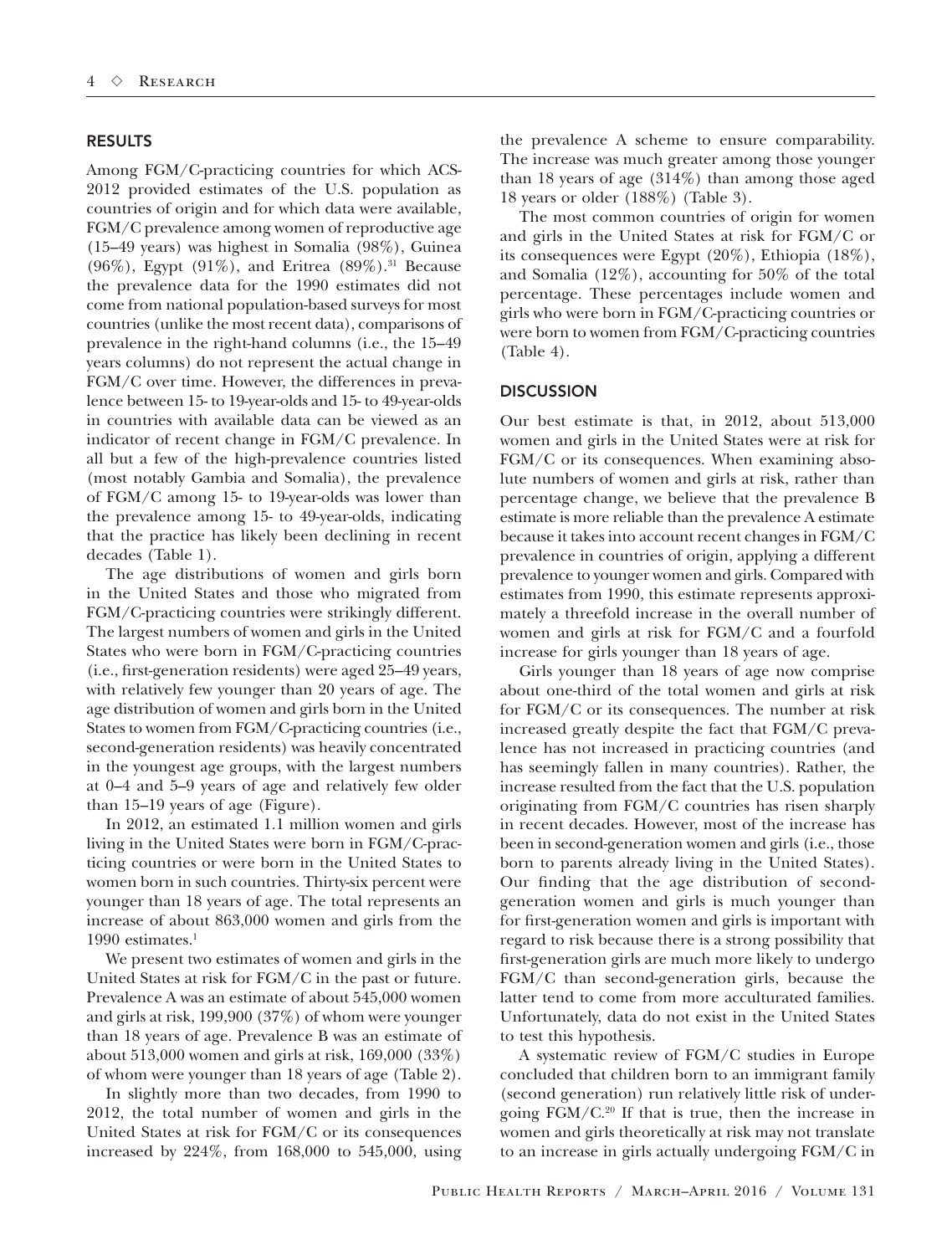the United States. However, a substantial increase in women in need of health-care and other services may occur as a consequence of having undergone FGM/C.

#### **Limitations**

This study was subject to several limitations, some of which are similar to those described in the 1997 article.1 For one, the estimates assumed that, with

regard to FGM/C practices, people behave the same in the United States as they would in the countries from which they migrated. Several reasons explain why the behaviors are likely to differ from those in countries of origin, including assimilation, differences in education and other socioeconomic characteristics, and U.S. laws banning FGM/C. These differences would very likely result in reduced risk for FGM/C.

Table 1. Prevalence of female genital mutilation/cutting (FGM/C) for countries known to practice FGM/C and from which substantial numbersª of women and girls have come to the United States, by age and year: most recent prevalence estimate, 2002–2011, $<sup>b</sup>$  and prevalence used for 1990 estimates</sup>

| Countries known to<br>practice FGM/C | Year of most<br>recent survey<br>estimate | Percentage of all 15-<br>to 19-year-old women<br>and girls who underwent<br>FGC, according to<br>most recent survey | Percentage of all 15-<br>to 49-year-old women<br>and girls who underwent<br>FGC, according to<br>most recent survey | Percentage of all<br>15- to 49-year-old<br>women and girls who<br>underwent FGM/C, estimates<br>used for 1990 estimates <sup>c</sup> |
|--------------------------------------|-------------------------------------------|---------------------------------------------------------------------------------------------------------------------|---------------------------------------------------------------------------------------------------------------------|--------------------------------------------------------------------------------------------------------------------------------------|
| Egypt                                | 2008                                      | 81                                                                                                                  | 91                                                                                                                  | 80                                                                                                                                   |
| Ethiopia                             | 2005                                      | 62                                                                                                                  | 74                                                                                                                  | 90 <sup>d</sup>                                                                                                                      |
| Eritrea                              | 2002                                      | 78                                                                                                                  | 89                                                                                                                  | 90 <sup>d</sup>                                                                                                                      |
| Gambia                               | 2010                                      | 77                                                                                                                  | 76                                                                                                                  | 80                                                                                                                                   |
| Ghana                                | 2011                                      | $\overline{2}$                                                                                                      | 4                                                                                                                   | 30                                                                                                                                   |
| Guinea                               | 2005                                      | 89                                                                                                                  | 96                                                                                                                  | 50                                                                                                                                   |
| Kenya                                | 2008-2009                                 | 15                                                                                                                  | 27                                                                                                                  | 50                                                                                                                                   |
| Liberia                              | 2007                                      | 36                                                                                                                  | 58                                                                                                                  | 60                                                                                                                                   |
| Nigeria                              | 2011                                      | 19                                                                                                                  | 27                                                                                                                  | 60                                                                                                                                   |
| Senegal                              | 2010-2011                                 | 24                                                                                                                  | 26                                                                                                                  | 20                                                                                                                                   |
| Sierra Leone                         | 2010                                      | 70                                                                                                                  | 88                                                                                                                  | 90                                                                                                                                   |
| Somalia                              | 2006                                      | 97                                                                                                                  | 98                                                                                                                  | 98                                                                                                                                   |
| Sudan <sup>e</sup>                   | 2010                                      | 84                                                                                                                  | 88                                                                                                                  | 89                                                                                                                                   |
| Tanzania                             | 2010                                      | 7                                                                                                                   | 15                                                                                                                  | 10                                                                                                                                   |
| Togo                                 | 2010                                      |                                                                                                                     | 4                                                                                                                   | 50                                                                                                                                   |
| Africa (unspecified) <sup>f</sup>    | <b>NA</b>                                 | 34                                                                                                                  | 41                                                                                                                  | <b>NA</b> <sup>g</sup>                                                                                                               |
| West Africa (unlisted<br>country)    | <b>NA</b>                                 | 44                                                                                                                  | 49                                                                                                                  | <b>NA</b> <sup>g</sup>                                                                                                               |
| Iraq                                 | 2011                                      | 5                                                                                                                   | 8                                                                                                                   | <b>NA</b> <sup>g</sup>                                                                                                               |
| Yemen                                | 2003                                      | <b>NAh</b>                                                                                                          | 38                                                                                                                  | <b>NA</b> <sup>g</sup>                                                                                                               |
| All practicing countries'            | <b>NA</b>                                 | <b>NA</b>                                                                                                           | <b>NA</b>                                                                                                           | 65                                                                                                                                   |

a Numbers of women and girls who have come to the United States were large enough that the 2012 American Community Survey reported the estimated number. Source: Gambino CP, Trevelyan EN, Fitzwater JT. The foreign-born population from Africa: 2008–2012. American Community Survey Briefs. Washington: Census Bureau (US); 2014. Also available from: http://www.census.gov/content/dam/Census/library/publications/2014/ acs/acsbr12-16.pdf [cited 2014 Nov 10].

bData compiled by the Population Reference Bureau. Source: Agency for Healthcare Research and Quality (US). Healthcare Cost and Utilization Project (HCUP) [cited 2014 Nov 10]. Available from: http://www.ahrq.gov/research/data/hcup/index.html

c Jones WK, Smith J, Kieke B Jr, Wilcox L. Female genital mutilation. Female circumcision. Who is at risk in the U.S.? Public Health Rep 1997;112:368-77.

dEritrea and Ethiopia combined

e All values exclude South Sudan.

f An average FGM/C prevalence was calculated for Africa as a whole based on the countries for which country-specific estimates of the foreignborn population were available in the American Community Survey. A prevalence of zero was assumed for countries not specifically identified as FGM/C-practicing countries.

gNot included in published 1990 estimates

h Prevalence for 15- to 19-year-olds not available; prevalence for 15- to 49-year-olds used for all women

i Determined by weighting prevalences by population in United States originating from specific countries

 $FGM/C = female$  qenital mutilation/cutting

 $FGC = female$  genital cutting

 $NA = not available$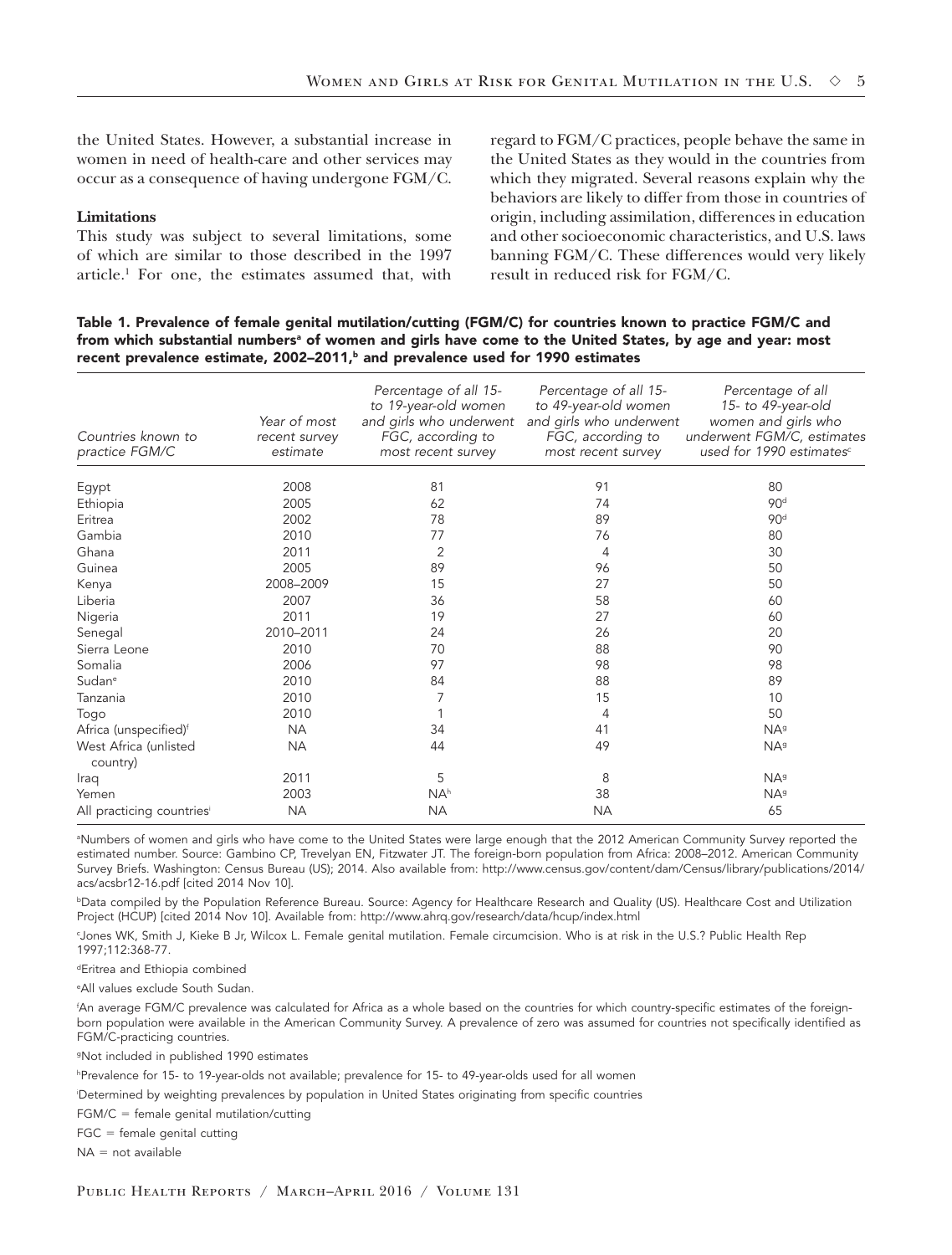Figure. Women and girls in the United States who were born in an FGM/C-practicing country or were living with a parent born in an FGM/C-practicing country, by age, 2012



 $FGM/C = female$  genital mutilation/cutting

Additionally, these estimates were based on national prevalence levels reported for the countries of origin where FGM/C is practiced. However, in many of those countries, the prevalence of FGM/C varies by geographic area (e.g., urban-rural), ethnic group, and other factors. The population coming to the United States, however, may not be representative of the entire country of origin. In addition, the length of time since the most recent surveys providing FGM/C prevalence varied, such that if prevalence is changing, the prevalence data used could be somewhat outdated. We only had FGM/C prevalence estimates from countries for which such information exists. $28,31$  A large number of people migrate to the United States from other

Table 2. Estimates of women and girls at risk for female genital mutilation/cutting (to the nearest thousand), by age, using two different country-of-origin prevalence assumptions, United States, 2012

|                                                                 | Age of women/girls (in years)    |                                       |                                      |  |
|-----------------------------------------------------------------|----------------------------------|---------------------------------------|--------------------------------------|--|
| Prevalence assumption                                           | < 18<br>Number at risk (percent) | $\geq$ 18<br>Number at risk (percent) | All ages<br>Number at risk (percent) |  |
| At risk for FGM/C using prevalence<br>assumption A <sup>a</sup> | 199,000 (37)                     | 346,000 (63)                          | 545,000 (100)                        |  |
| At risk for FGM/C using prevalence<br>assumption B <sup>b</sup> | 169,000 (33)                     | 344,000 (67)                          | 513,000 (100)                        |  |

a Applies proportions with FGM/C of women aged 15–49 years in countries of origin to all women and girls

bApplies proportions with FGM/C of women aged 15-19 years in countries of origin for those <20 years of age and of women aged 15-49 years for those aged  $\geq$ 20 years

 $FGM/C = female$  genital mutilation/cutting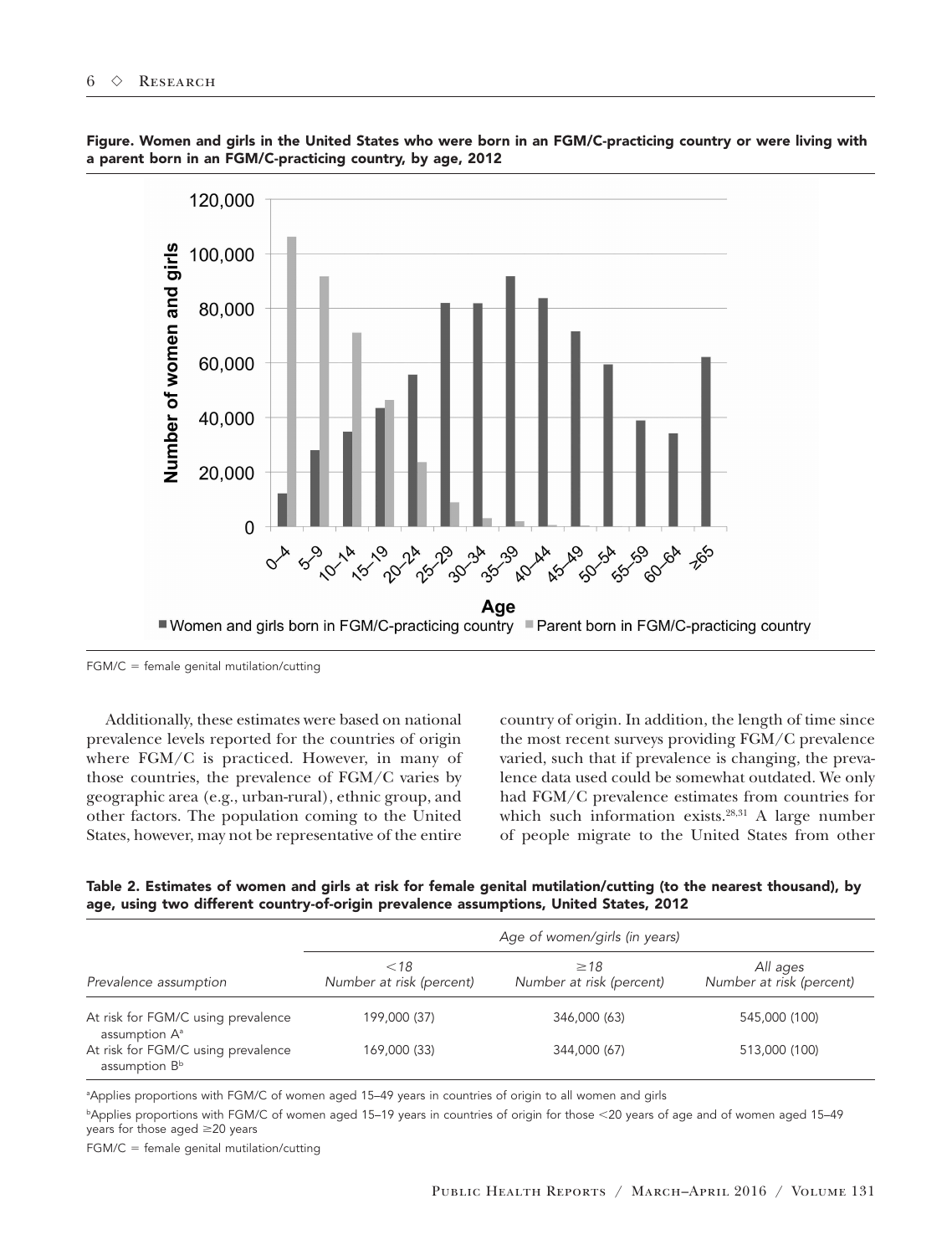|                                       | Age of women/girls (in years)                |                                                   |                                                  |  |
|---------------------------------------|----------------------------------------------|---------------------------------------------------|--------------------------------------------------|--|
| Year                                  | < 18<br>Number at risk<br>(percent of total) | $\geq$ 18<br>Number at risk<br>(percent of total) | All ages<br>Number at risk<br>(percent of total) |  |
| 1990b                                 | 48,000 (29)                                  | 120,000 (71)                                      | 168,000 (100)                                    |  |
| 2012                                  | 199,000 (37)                                 | 346,000 (63)                                      | 545,000 (100)                                    |  |
| Change from 1990 to 2012 (percentage) | $+151,000 (+314)$                            | $+226,000 (+188)$                                 | $+377,000 (+224)$                                |  |

Table 3. Changes between 1990 and 2012 in the estimated number of women and girls living in the United States (to the nearest thousand) at risk for female genital mutilation/cutting<sup>a</sup>

a For comparability of estimates, the FGM/C prevalence used to arrive at these estimates is for those aged 15–49 years in countries of origin applied to women and girls of all ages for both years.

b1990 figures taken from: Jones WK, Smith J, Kieke B Jr, Wilcox L. Female genital mutilation. Female circumcision. Who is at risk in the U.S.? Public Health Rep 1997;112:368-77.

countries where FGM/C is practiced to an unknown extent (e.g., Indonesia and India). Exclusion of such countries from this analysis could have biased the estimates of at-risk women and girls downward.

It is difficult to determine the number of undocumented individuals from FGM/C-practicing countries or the probability that such individuals complete the ACS, which provides the populations used for these estimates, resulting in a possible response bias and an underestimation of U.S. women and girls at risk for FGM/C. We considered using other estimation methodologies that employ existing data, but none added substantially to the approach used. For example, some International Classification of Diseases diagnostic codes are specific for FGM/C, but when we examined

Table 4. Distribution of countries of origin of women and girls at risk for female genital mutilation/cutting in the United States, 2012

| Number of women and girls<br>at risk <sup>a</sup> (percent) |
|-------------------------------------------------------------|
| 101,000 (20)                                                |
| 90,000 (18)                                                 |
| 64,000 (12)                                                 |
| 46,000 (9)                                                  |
| 31,000 (6)                                                  |
| 29,000 (6)                                                  |
| 26,000 (5)                                                  |
| 16,000 (3)                                                  |
| 15,000 (3)                                                  |
| 13,000 (3)                                                  |
| 12,000 (2)                                                  |
| 27,000 (5)                                                  |
| 31,000 (6)                                                  |
| 12,000 (2)                                                  |
| 513,000 (100)                                               |
|                                                             |

a Rounded to the nearest thousand

them using national hospital discharge data from the Healthcare Cost and Utilization Project<sup>32</sup> to obtain information on the occurrence of FGM/C, it was clear that those codes were rarely used and, thus, would not provide realistic population-level estimates.

## **CONCLUSION**

Until scientifically valid information is collected regarding whether women or their daughters have undergone or are likely to undergo FGM/C, the approach used in this study provides the best available information regarding potential levels of FGM/C. The results presented herein provide an important update of previous estimates of FGM/C risk, but they do not provide information on the extent to which FGM/C is practiced in the United States. Also, they do not provide information on other important aspects of the practice, such as the ages at which it occurs, who performs the procedure, what types of FGM/C procedures are performed, and the degree to which the practice of FGM/C changes after arrival in the United States. Very importantly, they also say nothing about the number of women who have health-care and other needs related to FGM/C or who have experienced physical, emotional, psychosocial, or other potentially serious consequences of FGM/C.

The ultimate goals of collecting information on the occurrence of FGM/C among women and girls living in the United States should be to contribute to preventing the practice and providing services to those who have undergone it. Surveys and other types of data collection at the community and individual level are needed to answer important questions. Because of the cultural and legal sensitivity of the information needed, however, the approaches needed to conduct these activities must be carefully considered to ensure that complete,